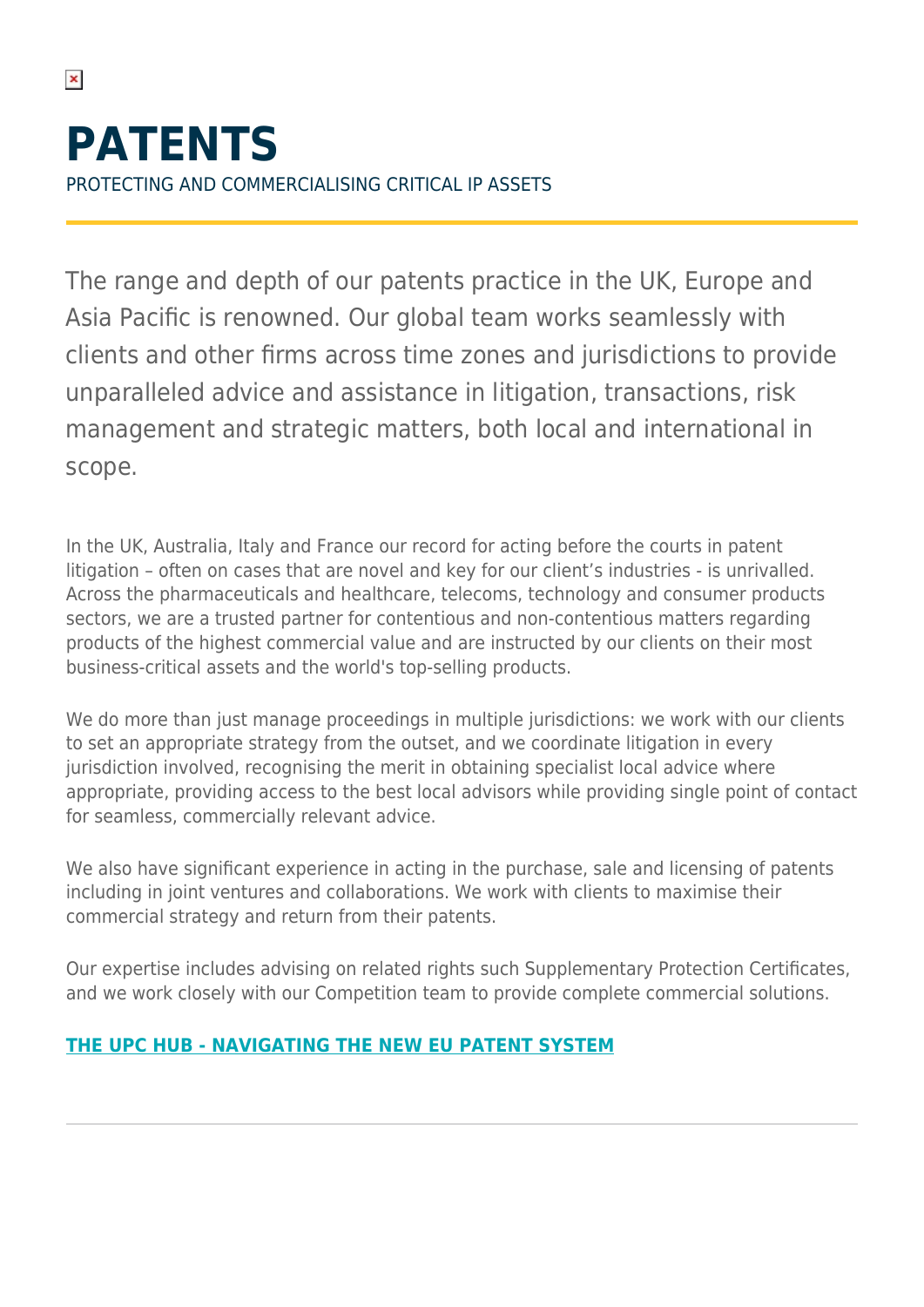# **RECENT EXPERIENCE**

## **MOTOROLA SOLUTIONS**

Acting in patent and copyright infringement proceedings commenced by Motorola Solutions Inc against a competitor, Hytera, in the Federal Court of Australia which allege that Hytera's digital mobile radio (DMR) systems devices infringe three of our client's patents and that Hytera has copied our client's source code and other highly confidential materials.

### **BORAL**

Advising on the proposed restructure of the Boral joint venture in Asia Pacific with USG in light of Knauf's purchase of USG, including cross licensing of key patents, trade secrets, trade marks and copyright.

## **HANWHA Q CELLS**

Acting in relation to patent infringement proceedings in Australia, the US and Germany against three competing manufacturers of high-performance solar cells and modules, JinkoSolar, LONGI Solar and REC Group.

#### **GILEAD**

Acting in relation to patent infringement proceedings in the Federal Court of Australia brought against Gilead by ViiV Healthcare Company and Shionogi who claim that a component of Biktarvy, the integrase inhibitor bictegravir, infringes their Australian patent covering compounds that have HIV integrase inhibitory activity.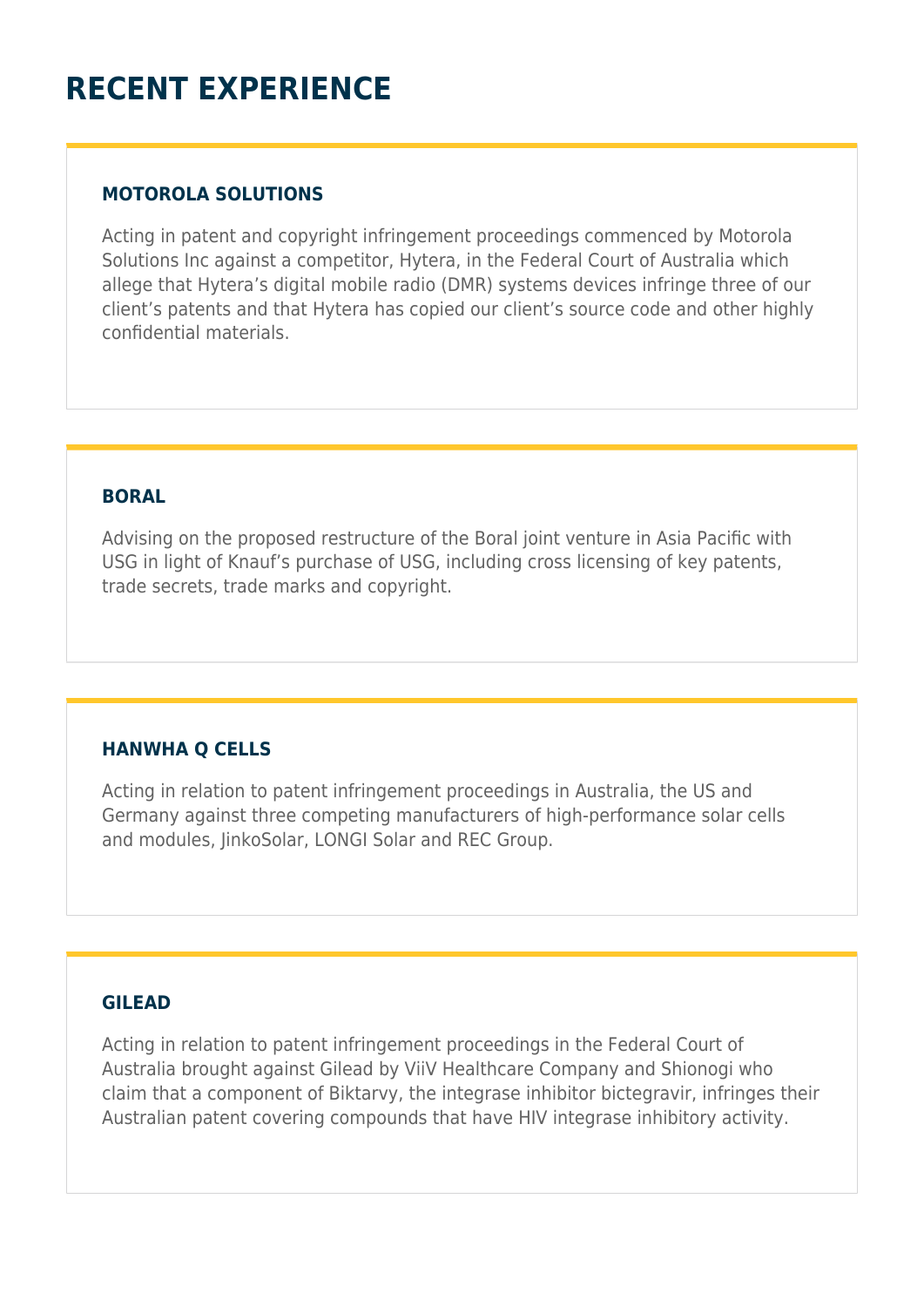#### **UNILEVER**

Advising and defending before the Supreme Court against a multi-million pound claim by a former employee, for compensation in respect of inventions made during the course of his employment.

## **ARIOSA (ROCHE GROUP)**

Advising in patent infringement proceedings brought in the Patents Court against it in relation to its Harmony non-invasive prenatal test.

# **主要联系人**



**SOPHIE RICH** CONSULTANT, LONDON +44 20 7466 2294 Sophie.Rich@hsf.com



**SHAUN MCVICAR** PARTNER, MELBOURNE +61 3 9288 1587 Shaun.McVicar@hsf.com



**SEBASTIAN MOORE** PARTNER AND HEAD OF INTELLECTUAL PROPERTY, UK, LONDON +39 02 3602 1398 Sebastian.Moore@hsf.com



**REBEKAH GAY** PARTNER AND JOINT GLOBAL HEAD OF INTELLECTUAL PROPERTY, SYDNEY +61 2 9225 5242 Rebekah.Gay@hsf.com